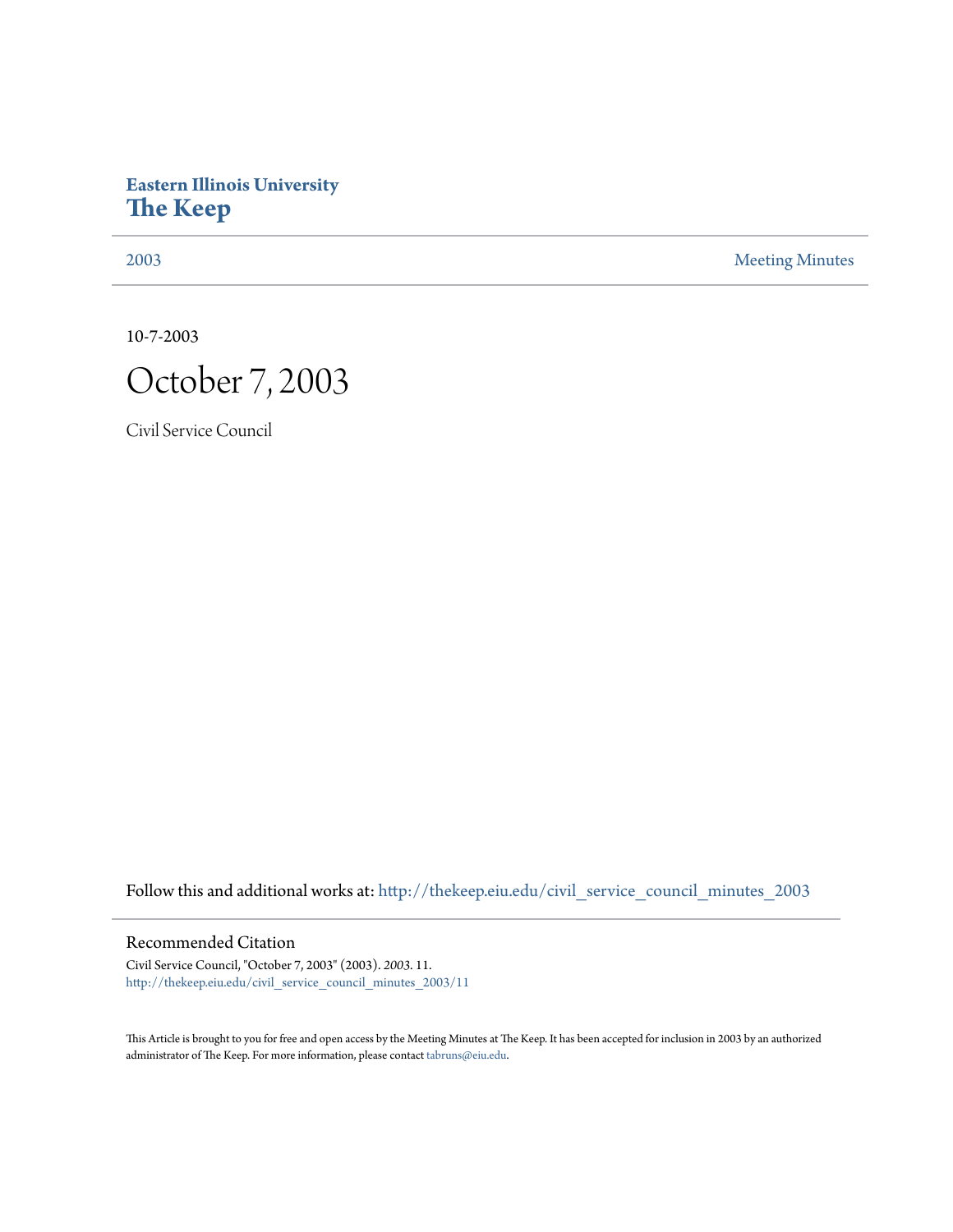## **Civil Service Council Minutes – October 7, 2003**

**Members attending:** Patti Bailey, Cheryl Clapp, Allen Clayton, Lori Creek, Cris Ealy, Paula Embry, Heidi Hawkins, Dave Howrey, Mike Hubbartt, Jerilyn Hutson, Suzanne Mathews, Katie Rice, Carlene Schaefer, and Julie Winnett. **Others in attendance:** Charles Phillips. **Members absent:** Lisa Bowlin, Tami Duzan, and Janet Werden.

The October meeting was called to order by President Creek. The September meeting minutes were approved (Bailey/Hawkins) as posted.

## **Committee Reports:**

Personnel/Grievance Vacant A new grievance procedure and the related IGP will be going to the President's Council for approval in the next few weeks.

Legislative Cris Ealy There is no news at this time but will be in November.

Environmental Health and Safety Heidi Hawkins Topics discussed at the last meeting included terrorism, fetal protection, driver training, environmental control, grant review, and the safety projects list.

Recycling Steve Lane The income from the recycling efforts at EIU is closer to meeting the goals this year than in the past.

Financial Report Paula Embry Our budget is fine as no expenses have been incurred.

Charles Phillips spoke about using the performance evaluation tool. While it is not required this year, it is recommended that all employees complete one with their supervisor and submit it to Human Resources in order to have a goals and objectives to base next year's evaluation on. He stressed that the evaluation forms are an effective tool only if the information is honest and the process is taken seriously.

In **Old Business**, the grievance procedure has gone on to the President's Council for approval. The Constitution amendment committee will complete the proposed amendment changes as soon as we hear about the grievance procedure approval. There will a spring outing for all civil service non-negotiated employees. The committee (Ealy/Clayton/Embry/Phillips) is working on the arrangements and scheduling the date. The fall council get together will be at E L Krackers on Dec 2 at noon. The meeting will follow at the same location. Several council members were wearing their Council shirts. If anyone else plans to purchase a shirt, please contact the Shirt Factory.

In **New Business**, the election of officers was held. Since there was only one candidate for each office, it was approved by a voice vote (motion by Ealy/Bailey). Questions about the reserved parking plan were raised and will be looked into. We discussed speakers and topics we would like to have in the upcoming months. Possible speakers included (in no particular order) Vice President Nilsen, Dr Hoadley (CATS), Allen Rathe (Recycling), Adam Due, Representative Chapin Rose and Senator Dale Richter, Sandy Bowman, the new Facilities Planning and